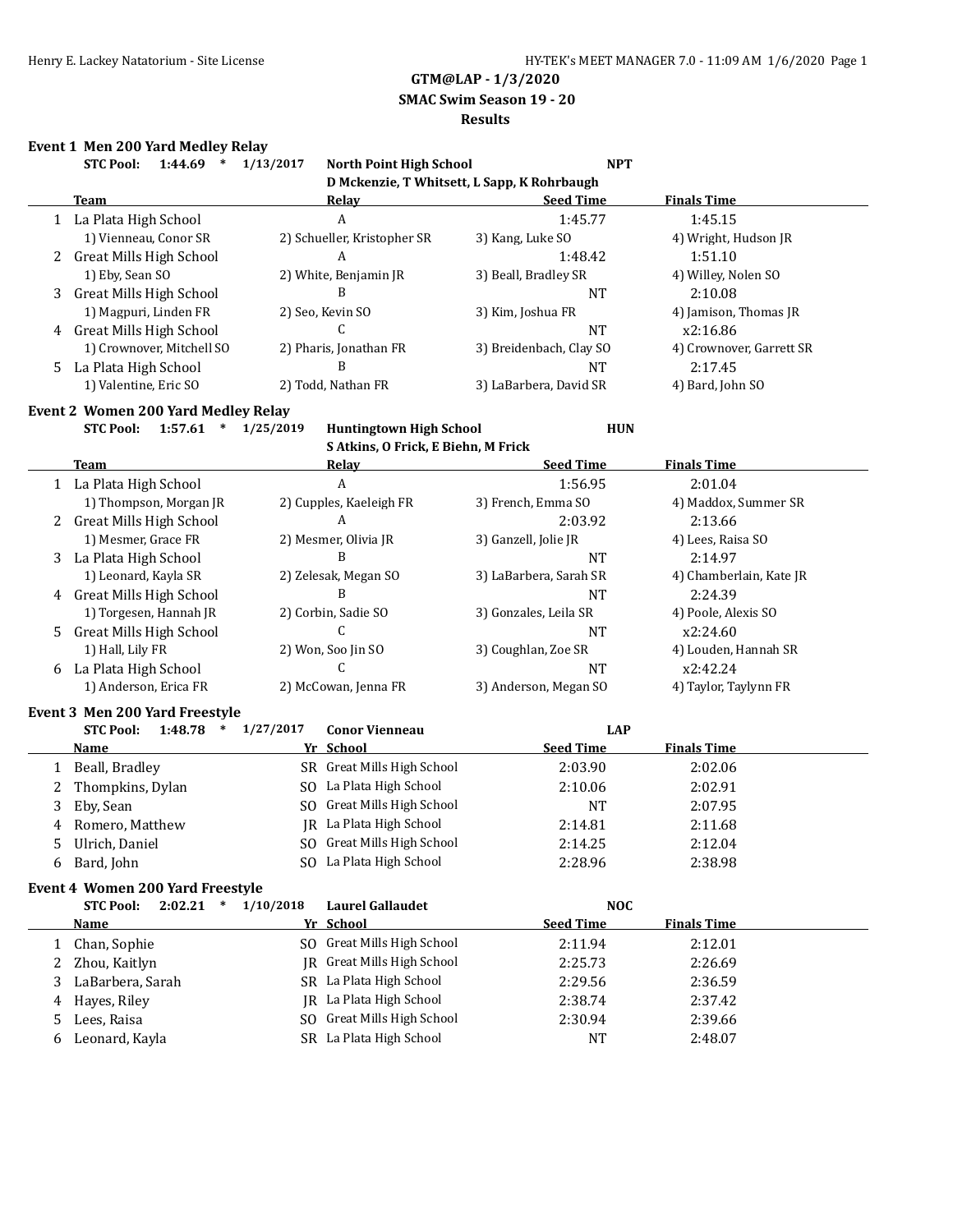# **GTM@LAP - 1/3/2020 SMAC Swim Season 19 - 20**

# **Results**

# **Event 5 Men 200 Yard IM**

|     | <b>STC Pool:</b>                | $2:00.14$ * $12/20/2019$ | <b>Jaydon Cunningham</b>       | <b>NOC</b>       |                    |  |
|-----|---------------------------------|--------------------------|--------------------------------|------------------|--------------------|--|
|     | Name                            |                          | Yr School                      | <b>Seed Time</b> | <b>Finals Time</b> |  |
| 1   | Vienneau, Conor                 |                          | SR La Plata High School        | 2:02.20          | 2:04.51            |  |
| 2   | White, Benjamin                 |                          | JR Great Mills High School     | 2:17.16          | 2:20.24            |  |
| 3   | Kim, Joshua                     |                          | FR Great Mills High School     | 2:25.56          | 2:25.30            |  |
| 4   | Seo, Kevin                      |                          | SO Great Mills High School     | 2:29.13          | 2:32.29            |  |
| 5   | Grange, Samuel                  |                          | JR La Plata High School        | 2:41.45          | 2:41.26            |  |
| 6   | Saunders, Jackson               |                          | SO La Plata High School        | 2:53.16          | 2:50.20            |  |
|     | Event 6 Women 200 Yard IM       |                          |                                |                  |                    |  |
|     | <b>STC Pool:</b><br>2:14.68     | 1/20/2017<br>$\ast$      | <b>Hayley Newton</b>           | <b>LEO</b>       |                    |  |
|     | <u>Name</u>                     |                          | Yr School                      | <b>Seed Time</b> | <b>Finals Time</b> |  |
| 1   | Cupples, Kaeleigh               |                          | FR La Plata High School        | 2:23.11          | 2:22.29            |  |
| 2   | Baker, Noe                      |                          | FR Great Mills High School     | 2:28.67          | 2:27.83            |  |
| 3   | Morris, Lydia                   |                          | JR Great Mills High School     | 2:38.27          | 2:37.66            |  |
| 4   | Zelesak, Megan                  |                          | SO La Plata High School        | 2:41.42          | 2:39.44            |  |
| 5   | Grange, Kiera                   |                          | FR La Plata High School        | 2:46.09          | 2:48.94            |  |
| 6   | Gonzales, Leila                 |                          | SR Great Mills High School     | 2:51.93          | 2:56.06            |  |
|     | Event 7 Men 50 Yard Freestyle   |                          |                                |                  |                    |  |
|     | <b>STC Pool:</b><br>$22.07$ *   | 1/15/2016                | <b>Matthew Essing</b>          | <b>NPT</b>       |                    |  |
|     | <u>Name</u>                     |                          | Yr School                      | <b>Seed Time</b> | <b>Finals Time</b> |  |
| 1   | Willey, Nolen                   |                          | SO Great Mills High School     | 24.47            | 24.92              |  |
| 2   | Davis, Zachary                  |                          | JR Great Mills High School     | 24.45            | 25.09              |  |
| 3   | Wright, Hudson                  |                          | JR La Plata High School        | 25.41            | 25.29              |  |
| 4   | Kang, Luke                      |                          | SO La Plata High School        | 25.50            | 25.60              |  |
| 5   | Todd, Nathan                    |                          | FR La Plata High School        | 29.57            | 28.58              |  |
| 6   | Jamison, Thomas                 |                          | JR Great Mills High School     | <b>NT</b>        | 29.03              |  |
| 7   | Breidenbach, Clay               |                          | SO Great Mills High School     | NT               | x30.46             |  |
| 8   | Crownover, Mitchell             |                          | SO Great Mills High School     | <b>NT</b>        | x30.69             |  |
| 9   | Taylor, Todd                    |                          | FR La Plata High School        | 32.25            | x32.07             |  |
| 10  | Bearden, Matthew                |                          | SO La Plata High School        | 35.37            | x34.90             |  |
| 11  | Vigneault, Alexander            |                          | FR La Plata High School        | 36.61            | x44.11             |  |
|     | Event 8 Women 50 Yard Freestyle |                          |                                |                  |                    |  |
|     | <b>STC Pool:</b><br>$25.17$ *   | 1/11/2019                | <b>Megan Schueller</b>         | <b>LAP</b>       |                    |  |
|     | Name                            |                          | Yr School                      | <b>Seed Time</b> | <b>Finals Time</b> |  |
| 1   | Schueller, Megan                |                          | SR La Plata High School        | 25.28            | 25.29              |  |
| 2   | Maddox, Summer                  |                          | SR La Plata High School        | 28.54            | 28.84              |  |
| 3   | Mesmer, Olivia                  |                          | JR Great Mills High School     | 28.73            | 28.89              |  |
| 4   | Chamberlain, Kate               |                          | JR La Plata High School        | 30.17            | 30.21              |  |
| 5   | Mesmer, Grace                   | FR                       | <b>Great Mills High School</b> | 30.61            | 30.43              |  |
| 6   | Lees, Raisa                     | SO                       | Great Mills High School        | 29.65            | 30.63              |  |
| 7   | Kreider, Sophia                 | IR                       | Great Mills High School        | 32.71            | x31.62             |  |
| 8   | Hall, Lily                      | FR                       | Great Mills High School        | 31.76            | x33.99             |  |
| --- | Collins, Summer                 |                          | SO La Plata High School        | 34.06            | X33.92             |  |

--- Schmidt, Madeline FR La Plata High School 36.92 X37.86 --- Gleason, Morgan SO La Plata High School 35.29 XDQ False start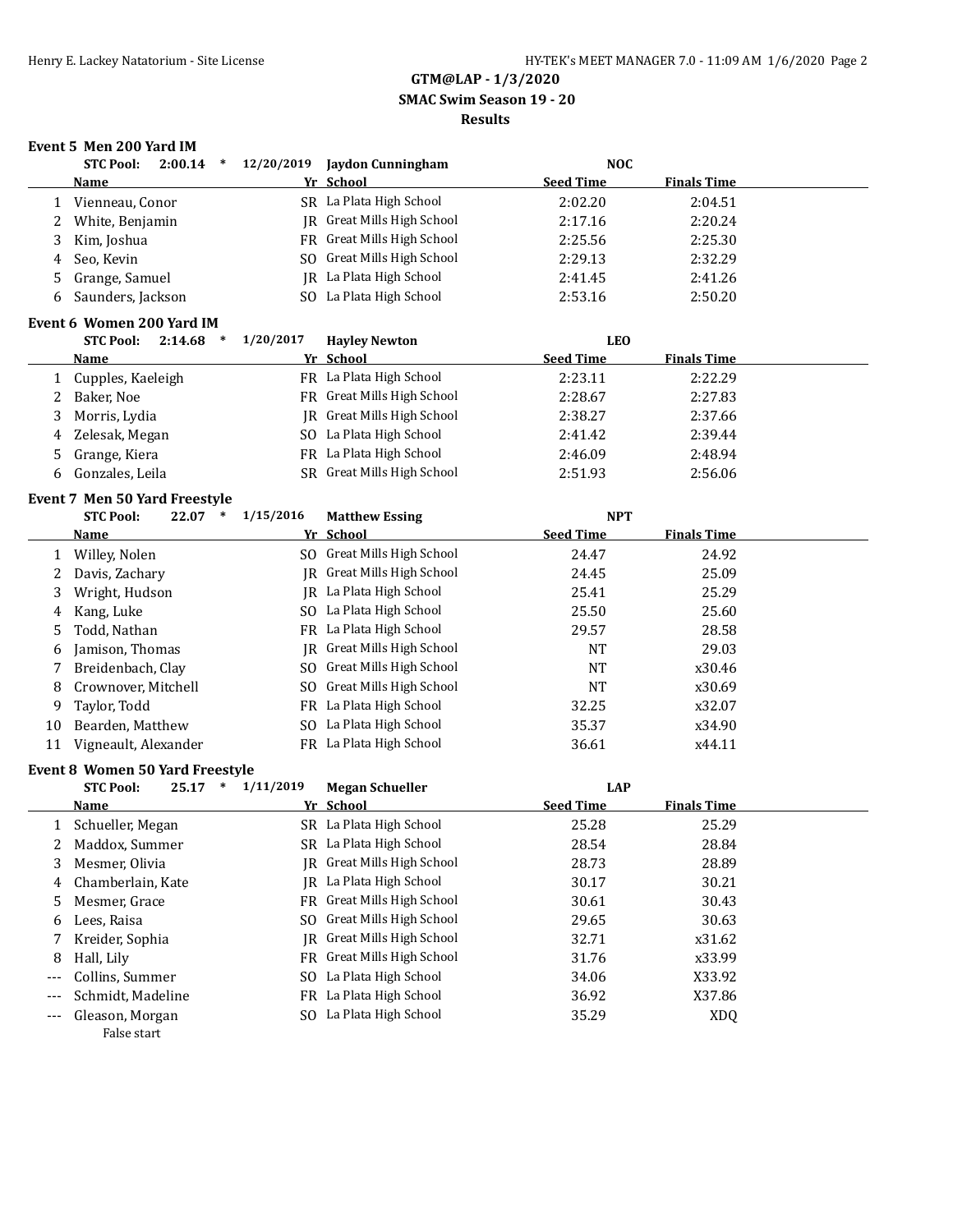**GTM@LAP - 1/3/2020 SMAC Swim Season 19 - 20**

# **Results**

# **Event 11 Men 100 Yard Butterfly**

|   | <b>STC Pool:</b>                         | $\ast$<br>54.60 | 1/13/2017               | <b>Alec Bacon</b>                 | <b>LEO</b>       |                    |  |
|---|------------------------------------------|-----------------|-------------------------|-----------------------------------|------------------|--------------------|--|
|   | <b>Name</b>                              |                 |                         | Yr School                         | <b>Seed Time</b> | <b>Finals Time</b> |  |
| 1 | Vienneau, Conor                          |                 |                         | SR La Plata High School           | 54.56            | 55.21              |  |
| 2 | Beall, Bradley                           |                 |                         | SR Great Mills High School        | 59.75            | 1:01.66            |  |
| 3 | Davis, Joseph                            |                 |                         | FR Great Mills High School        | 1:03.59          | 1:03.91            |  |
| 4 | Kang, Luke                               |                 |                         | SO La Plata High School           | 1:04.76          | 1:06.28            |  |
| 5 | Grange, Samuel                           |                 |                         | JR La Plata High School           | 1:10.03          | 1:10.72            |  |
| 6 | Smith, Dylan                             |                 |                         | SR Great Mills High School        | 1:19.80          | 1:18.21            |  |
|   | <b>Event 12 Women 100 Yard Butterfly</b> |                 |                         |                                   |                  |                    |  |
|   | <b>STC Pool:</b>                         |                 | $1:00.67$ * $1/20/2017$ | <b>Laurel Gallaudet</b>           | <b>NOC</b>       |                    |  |
|   | <b>Name</b>                              |                 |                         | Yr School                         | <b>Seed Time</b> | <b>Finals Time</b> |  |
| 1 | Thompson, Morgan                         |                 |                         | JR La Plata High School           | 1:09.27          | 1:09.54            |  |
| 2 | French, Emma                             |                 |                         | SO La Plata High School           | 1:08.61          | 1:09.67            |  |
| 3 | LaBarbera, Sarah                         |                 |                         | SR La Plata High School           | 1:19.29          | 1:18.26            |  |
| 4 | Gonzales, Leila                          |                 |                         | SR Great Mills High School        | 1:18.79          | 1:21.72            |  |
| 5 | Won, Soo Jin                             |                 |                         | SO Great Mills High School        | 1:27.68          | 1:24.98            |  |
| 6 | Coughlan, Zoe                            |                 |                         | SR Great Mills High School        | 1:25.37          | 1:25.53            |  |
|   | Event 13 Men 100 Yard Freestyle          |                 |                         |                                   |                  |                    |  |
|   | <b>STC Pool:</b>                         | 49.30 *         | 1/15/2016               | <b>Matthew Essing</b>             | <b>NPT</b>       |                    |  |
|   | Name                                     |                 |                         | Yr School                         | <b>Seed Time</b> | <b>Finals Time</b> |  |
| 1 | Schueller, Kristopher                    |                 |                         | SR La Plata High School           | <b>NT</b>        | 51.16              |  |
| 2 | Davis, Zachary                           |                 |                         | <b>IR</b> Great Mills High School | 54.11            | 57.08              |  |
| 3 | Thompkins, Dylan                         |                 |                         | SO La Plata High School           | 57.16            | 57.81              |  |
| 4 | Willey, Nolen                            |                 |                         | SO Great Mills High School        | 56.41            | 58.41              |  |
| 5 | Wright, Hudson                           |                 |                         | JR La Plata High School           | 59.23            | 59.72              |  |
| 6 | Magpuri, Linden                          |                 |                         | FR Great Mills High School        | 1:01.20          | 1:02.22            |  |
|   | Event 14 Women 100 Yard Freestyle        |                 |                         |                                   |                  |                    |  |
|   | <b>STC Pool:</b>                         | 55.99 *         | 1/10/2018               | <b>Nathalie LaFontant</b>         | <b>NPT</b>       |                    |  |
|   | <b>Name</b>                              |                 |                         | Yr School                         | <b>Seed Time</b> | <b>Finals Time</b> |  |
| 1 | Schueller, Megan                         |                 |                         | SR La Plata High School           | 58.13            | 57.28              |  |
| 2 | Chan, Sophie                             |                 |                         | SO Great Mills High School        | 58.86            | 57.97              |  |
| 3 | Baker, Noe                               |                 |                         | FR Great Mills High School        | 1:02.07          | 1:03.03            |  |
| 4 | Maddox, Summer                           |                 |                         | SR La Plata High School           | 1:04.98          | 1:05.13            |  |
| 5 | Poole, Alexis                            |                 |                         | SO Great Mills High School        | 1:07.00          | 1:11.89            |  |
| 6 | Anderson, Megan                          |                 |                         | SO La Plata High School           | <b>NT</b>        | 1:15.01            |  |
|   | Event 15 Men 500 Yard Freestyle          |                 |                         |                                   |                  |                    |  |
|   | <b>STC Pool:</b>                         |                 | 4:55.68 * 1/25/2019     | <b>Connor Currie</b>              | <b>HUN</b>       |                    |  |
|   | <b>Name</b>                              |                 |                         | Yr School                         | <b>Seed Time</b> | <b>Finals Time</b> |  |
| 1 | Seo, Kevin                               |                 |                         | SO Great Mills High School        | 6:09.38          | 6:10.00            |  |
| 2 | Ulrich, Daniel                           |                 | SO.                     | <b>Great Mills High School</b>    | NT               | 6:14.15            |  |
| 3 | Romero, Matthew                          |                 | IR                      | La Plata High School              | 6:17.87          | 6:15.88            |  |
| 4 | Bard, John                               |                 |                         | SO La Plata High School           | 6:59.83          | 7:06.28            |  |
| 5 | Valentine, Eric                          |                 |                         | SO La Plata High School           | 7:19.80          | 7:14.31            |  |
| 6 | Torgesen, Ryan                           |                 |                         | FR Great Mills High School        | NT               | 7:17.48            |  |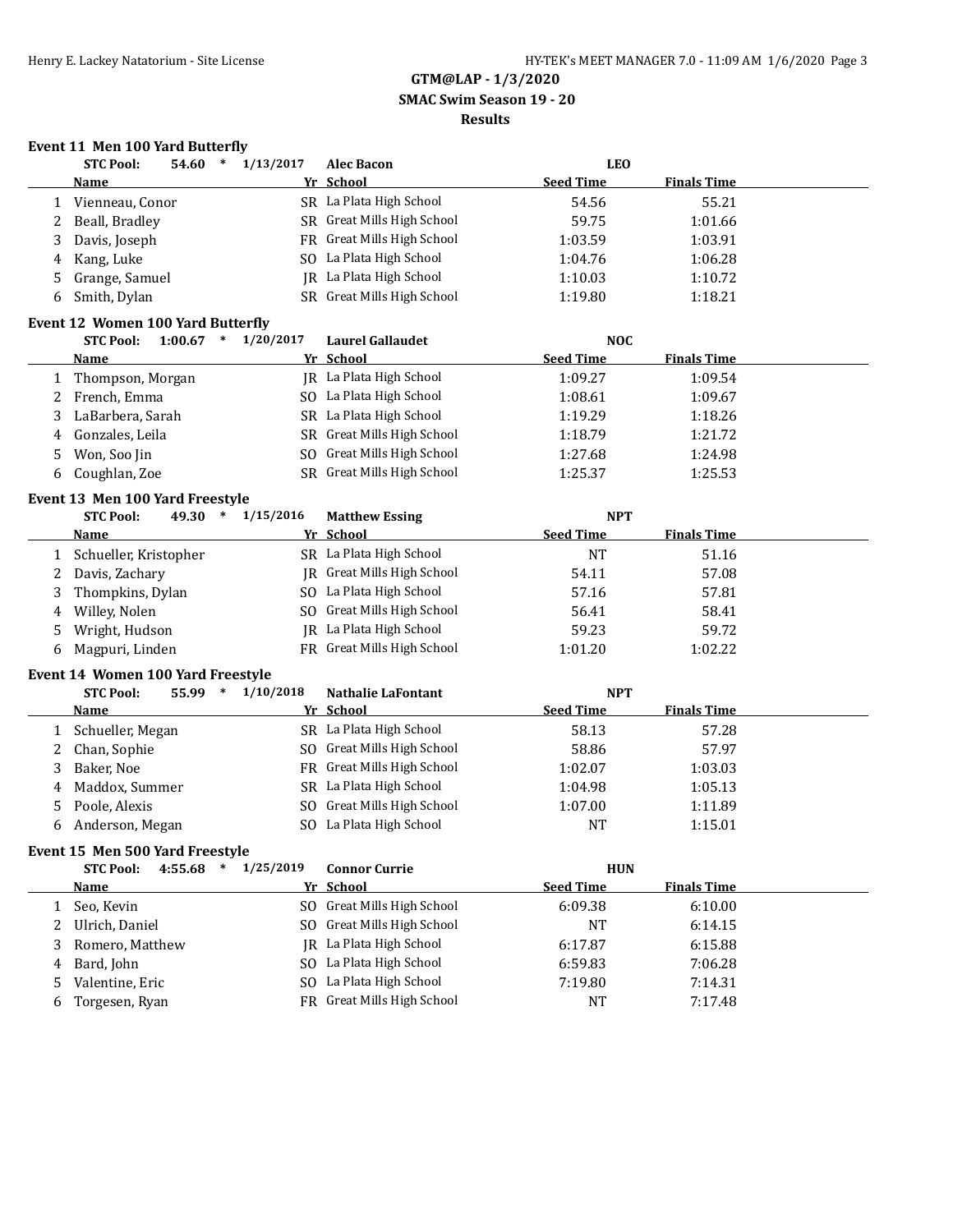**GTM@LAP - 1/3/2020 SMAC Swim Season 19 - 20**

#### **Results**

### **Event 16 Women 500 Yard Freestyle**

|    | <b>STC Pool:</b><br>5:30.94<br>$\ast$ | 2/4/2019  | <b>Nyah Hartwell</b>           | <b>NOC</b>                                   |                         |
|----|---------------------------------------|-----------|--------------------------------|----------------------------------------------|-------------------------|
|    | <b>Name</b>                           |           | Yr School                      | <b>Seed Time</b>                             | <b>Finals Time</b>      |
|    | Thompson, Morgan                      |           | JR La Plata High School        | 6:28.52                                      | 6:35.13                 |
|    | Ganzell, Jolie                        | IR        | <b>Great Mills High School</b> | 6:53.03                                      | 6:47.85                 |
| 3  | Grange, Kiera                         | FR        | La Plata High School           | 7:00.76                                      | 7:01.18                 |
| 4  | Leonard, Kayla                        | SR.       | La Plata High School           | 6:58.04                                      | 7:02.03                 |
| 5  | Torgesen, Hannah                      | IR        | Great Mills High School        | 7:10.39                                      | 7:26.10                 |
| 6  | Corbin, Sadie                         | SO.       | Great Mills High School        | 7:12.08                                      | 7:27.68                 |
|    | Event 17 Men 200 Yard Freestyle Relay |           |                                |                                              |                         |
|    | <b>STC Pool:</b><br>1:35.69<br>$\ast$ | 1/27/2017 | La Plata High School           | <b>LAP</b>                                   |                         |
|    |                                       |           |                                | M Bowlin, O Melendez, L Vienneau, C Vienneau |                         |
|    | <b>Team</b>                           |           | Relay                          | <b>Seed Time</b>                             | <b>Finals Time</b>      |
|    | 1 La Plata High School                |           | A                              | 1:35.48                                      | 1:36.67                 |
|    | 1) Schueller, Kristopher SR           |           | 2) Wright, Hudson JR           | 3) Kang, Luke SO                             | 4) Vienneau, Conor SR   |
| 2  | <b>Great Mills High School</b>        |           | A                              | 1:38.89                                      | 1:37.05                 |
|    | 1) Eby, Sean SO                       |           | 2) Davis, Zachary JR           | 3) Willey, Nolen SO                          | 4) Davis, Joseph FR     |
| 3  | La Plata High School                  |           | B                              | <b>NT</b>                                    | 1:50.31                 |
|    | 1) Thompkins, Dylan SO                |           | 2) Grange, Samuel JR           | 3) Romero, Matthew JR                        | 4) Saunders, Jackson SO |
| 4  | <b>Great Mills High School</b>        |           | B                              | <b>NT</b>                                    | 1:52.60                 |
|    | 1) Magpuri, Linden FR                 |           | 2) Smith, Dylan SR             | 3) Ulrich, Daniel SO                         | 4) Kim, Joshua FR       |
| 5. | <b>Great Mills High School</b>        |           |                                | <b>NT</b>                                    | x1:59.96                |
|    | 1) Jamison, Thomas JR                 |           | 2) Breidenbach, Clay SO        | 3) Crownover, Mitchell SO                    | 4) Pharis, Jonathan FR  |
| 6  | La Plata High School                  |           | C                              | <b>NT</b>                                    | x2:14.99                |
|    | 1) Bearden, Matthew SO                |           | 2) Vigneault, Alexander FR     | 3) Taylor, Todd FR                           | 4) LaBarbera, David SR  |

### **Event 18 Women 200 Yard Freestyle Relay**

| <b>STC Pool:</b> | 1:47.39 |  | 1/25/2017 |
|------------------|---------|--|-----------|
|------------------|---------|--|-----------|

|   | C Arquero, C Essing, M Rivenburg, N LaFontant |                         |                        |                        |  |  |  |  |
|---|-----------------------------------------------|-------------------------|------------------------|------------------------|--|--|--|--|
|   | Team                                          | Relay                   | <b>Seed Time</b>       | <b>Finals Time</b>     |  |  |  |  |
|   | 1 La Plata High School                        | A                       | 1:48.19                | 1:50.34                |  |  |  |  |
|   | 1) French, Emma SO                            | 2) Zelesak, Megan SO    | 3) Maddox, Summer SR   | 4) Schueller, Megan SR |  |  |  |  |
|   | 2 Great Mills High School                     | A                       | 1:53.98                | 1:53.17                |  |  |  |  |
|   | 1) Mesmer, Olivia JR                          | 2) Baker, Noe FR        | 3) Zhou, Kaitlyn JR    | 4) Chan, Sophie SO     |  |  |  |  |
|   | 3 Great Mills High School                     | B                       | <b>NT</b>              | 2:01.27                |  |  |  |  |
|   | 1) Morris, Lydia JR                           | 2) Lees, Raisa SO       | 3) Won, Soo Jin SO     | 4) Poole, Alexis SO    |  |  |  |  |
| 4 | La Plata High School                          | В                       | <b>NT</b>              | 2:07.15                |  |  |  |  |
|   | 1) Chamberlain, Kate JR                       | 2) LaBarbera, Sarah SR  | 3) Leonard, Kayla SR   | 4) Grange, Kiera FR    |  |  |  |  |
|   | 5 Great Mills High School                     |                         | <b>NT</b>              | x2:12.79               |  |  |  |  |
|   | 1) Hall, Lily FR                              | 2) Kreider, Sophia JR   | 3) Louden, Hannah SR   | 4) Corbin, Sadie SO    |  |  |  |  |
| 6 | La Plata High School                          |                         | <b>NT</b>              | x2:24.33               |  |  |  |  |
|   | 1) Anderson, Erica FR                         | 2) Schmidt, Madeline FR | 3) Tonnessen, Emily FR | 4) Anderson, Lauren SO |  |  |  |  |

**STC Pool: 1:47.39 \* 1/25/2017 North Point High School NPT**

# **Event 19 Men 100 Yard Backstroke**

|       | <b>STC Pool:</b><br>56.50<br>$\ast$ | 1/16/2019 | <b>Ben Voelker</b>         | <b>CAL</b>       |                    |  |
|-------|-------------------------------------|-----------|----------------------------|------------------|--------------------|--|
|       | Name                                |           | Yr School                  | <b>Seed Time</b> | <b>Finals Time</b> |  |
|       | Eby, Sean                           |           | SO Great Mills High School | 1:01.63          | 1:04.84            |  |
|       | 2 Kim, Joshua                       |           | FR Great Mills High School | 1:12.66          | 1:11.56            |  |
| 3     | Crownover, Garrett                  |           | SR Great Mills High School | 1:13.13          | 1:15.09            |  |
|       | 4 Saunders, Jackson                 |           | SO La Plata High School    | 1:18.62          | 1:18.10            |  |
|       | 5 LaBarbera, David                  |           | SR La Plata High School    | 1:38.60          | 1:38.84            |  |
| $---$ | Vigneault, Alexander                |           | FR La Plata High School    | NT               | DQ                 |  |
|       | Not on back off wall                |           |                            |                  |                    |  |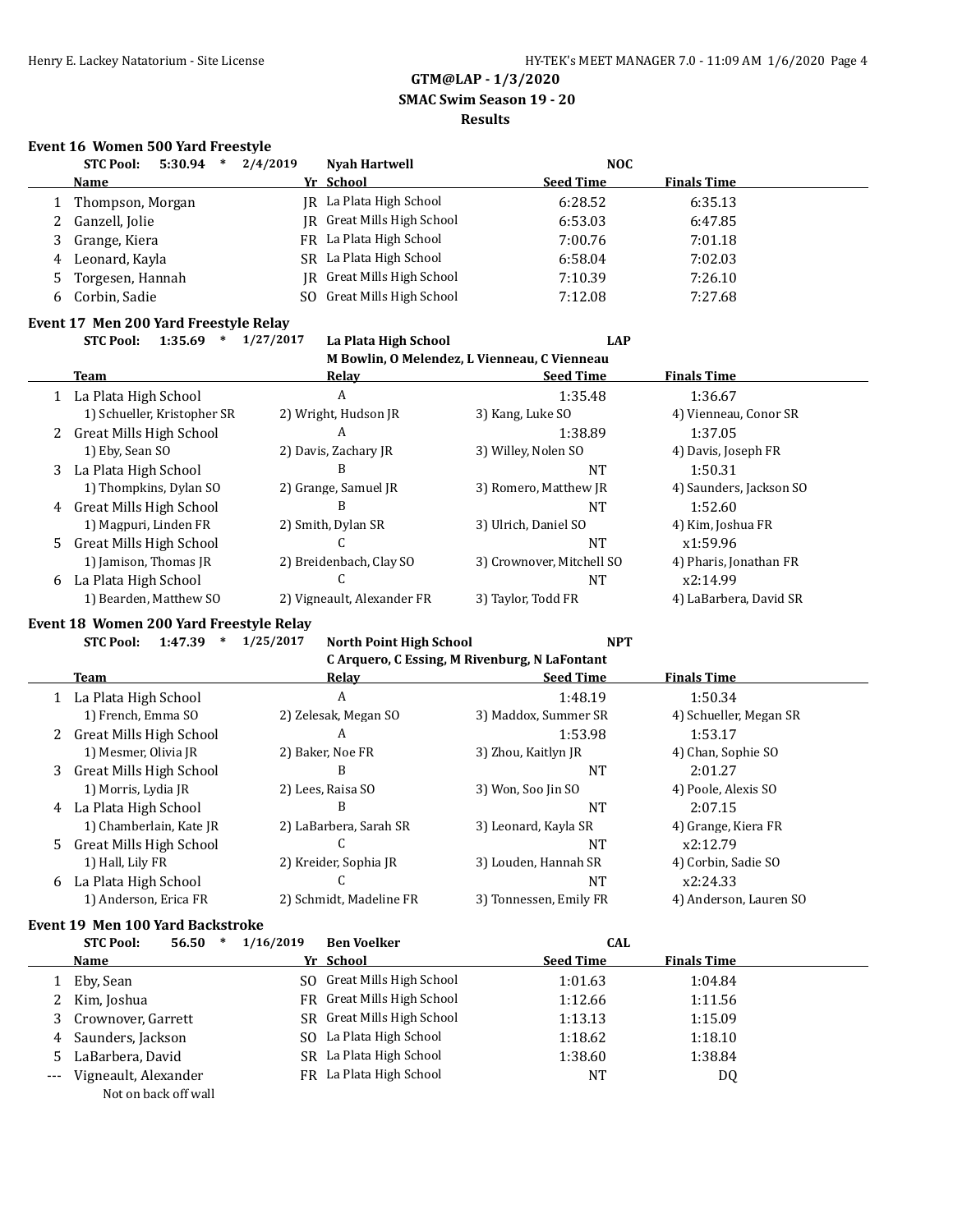# **GTM@LAP - 1/3/2020 SMAC Swim Season 19 - 20 Results**

### **Event 20 Women 100 Yard Backstroke**

| <b>Seed Time</b><br>Yr School<br><b>Finals Time</b><br><b>Name</b><br>FR La Plata High School<br>Cupples, Kaeleigh<br>1:05.28<br>1:05.40<br>1<br>JR Great Mills High School<br>Zhou, Kaitlyn<br>1:15.61<br>1:13.73<br>2<br>FR Great Mills High School<br>3<br>Mesmer, Grace<br>1:20.61<br>1:17.24<br>SO Great Mills High School<br>Poole, Alexis<br>1:19.67<br>1:20.04<br>4<br>SO La Plata High School<br>Anderson, Megan<br>1:27.55<br>1:31.43<br>5<br>FR La Plata High School<br>Tonnessen, Emily<br>1:31.90<br>1:32.06<br>6<br><b>Event 21 Men 100 Yard Breaststroke</b><br>12/20/2019<br><b>STC Pool:</b><br>57.36<br>$\ast$<br>Jaydon Cunningham<br><b>NOC</b><br><b>Seed Time</b><br>Yr School<br><b>Finals Time</b><br>Name<br>SR La Plata High School<br>58.88<br>Schueller, Kristopher<br>1:02.91<br>1<br><b>IR</b> Great Mills High School<br>White, Benjamin<br>1:09.74<br>1:10.41<br>2<br>FR Great Mills High School<br>Davis, Joseph<br>1:12.93<br>3<br>1:10.00<br>SO La Plata High School<br>Valentine, Eric<br>1:26.13<br>1:24.04<br>4<br>FR Great Mills High School<br>Pharis, Jonathan<br>1:26.75<br>5<br>1:24.59<br>FR La Plata High School<br>Todd, Nathan<br>1:28.42<br>DQ<br>---<br>One hand touch<br><b>Event 22 Women 100 Yard Breaststroke</b><br>12/20/2019<br><b>STC Pool:</b><br>$\ast$<br><b>MDU</b><br>1:08.55<br><b>Alexandra Tompkins</b><br>Yr School<br><b>Seed Time</b><br><b>Finals Time</b><br><b>Name</b><br>SO La Plata High School<br>1:18.92<br>1:18.37<br>Zelesak, Megan<br>1<br><b>IR</b> Great Mills High School<br>Morris, Lydia<br>1:18.42<br>2<br>1:19.97<br>JR Great Mills High School<br>Ganzell, Jolie<br>1:21.20<br>1:22.80<br>3<br><b>IR</b> Great Mills High School<br>Mesmer, Olivia<br>1:23.06<br>1:24.18<br>4<br>JR La Plata High School<br>Chamberlain, Kate<br>1:27.48<br>1:26.32<br>5<br>FR La Plata High School<br>McCowan, Jenna<br>1:43.64<br>6<br>1:45.96<br>Event 23 Men 400 Yard Freestyle Relay<br><b>STC Pool:</b><br>3:28.75<br>$\ast$<br>1/15/2016<br><b>Leonardtown High School</b><br><b>LEO</b><br>D Pinno, B Carrigg, H Race III, A Bacon<br><b>Seed Time</b><br><b>Finals Time</b><br>Team<br><b>Relay</b><br>A<br><b>Great Mills High School</b><br>3:41.23<br>3:49.31<br>1<br>1) Beall, Bradley SR<br>2) Davis, Zachary JR<br>3) White, Benjamin JR<br>4) Davis, Joseph FR<br>A<br>2 La Plata High School<br>4:07.40<br>4:05.81<br>2) Grange, Samuel JR<br>1) Romero, Matthew JR<br>3) Saunders, Jackson SO<br>4) Thompkins, Dylan SO<br>B<br><b>Great Mills High School</b><br>NT<br>4:08.00<br>3<br>1) Magpuri, Linden FR<br>2) Ulrich, Daniel SO<br>3) Smith, Dylan SR<br>4) Seo, Kevin SO<br><b>Great Mills High School</b><br>C<br>x4:27.43<br><b>NT</b><br>4<br>2) Jamison, Thomas JR<br>1) Crownover, Garrett SR<br>3) Crownover, Mitchell SO<br>4) Torgesen, Ryan FR<br>La Plata High School<br><b>NT</b><br>5:00.53<br>B<br>5.<br>1) Taylor, Todd FR<br>2) Bard, John SO<br>3) Todd, Nathan FR<br>4) Bearden, Matthew SO<br>Event 24 Women 400 Yard Freestyle Relay<br>1/13/2017<br><b>STC Pool:</b><br>3:51.18<br>$\ast$<br><b>North Point High School</b><br><b>NPT</b><br>C Arquero, K McMillen, M Rivenburg, N LaFontant<br><b>Team</b><br><b>Finals Time</b><br><b>Seed Time</b><br><u>Relay</u><br>A<br>1 La Plata High School<br>4:25.98<br>4:04.59<br>1) French, Emma SO<br>2) Thompson, Morgan JR<br>3) Cupples, Kaeleigh FR<br>4) Schueller, Megan SR<br>4:12.19<br><b>Great Mills High School</b><br>A<br>4:07.75<br>2<br>1) Baker, Noe FR<br>2) Morris, Lydia JR | <b>STC Pool:</b> | 1:02.27 | 1/29/2018<br>$\ast$ | <b>Maddie Frick</b> | <b>HUN</b>          |                    |  |
|------------------------------------------------------------------------------------------------------------------------------------------------------------------------------------------------------------------------------------------------------------------------------------------------------------------------------------------------------------------------------------------------------------------------------------------------------------------------------------------------------------------------------------------------------------------------------------------------------------------------------------------------------------------------------------------------------------------------------------------------------------------------------------------------------------------------------------------------------------------------------------------------------------------------------------------------------------------------------------------------------------------------------------------------------------------------------------------------------------------------------------------------------------------------------------------------------------------------------------------------------------------------------------------------------------------------------------------------------------------------------------------------------------------------------------------------------------------------------------------------------------------------------------------------------------------------------------------------------------------------------------------------------------------------------------------------------------------------------------------------------------------------------------------------------------------------------------------------------------------------------------------------------------------------------------------------------------------------------------------------------------------------------------------------------------------------------------------------------------------------------------------------------------------------------------------------------------------------------------------------------------------------------------------------------------------------------------------------------------------------------------------------------------------------------------------------------------------------------------------------------------------------------------------------------------------------------------------------------------------------------------------------------------------------------------------------------------------------------------------------------------------------------------------------------------------------------------------------------------------------------------------------------------------------------------------------------------------------------------------------------------------------------------------------------------------------------------------------------------------------------------------------------------------------------------------------------------------------------------------------------------------------------------------------------------------------------------------------------------------------------------------------------------------------------------------------------------------------------------------------------------------------------------------------------------------|------------------|---------|---------------------|---------------------|---------------------|--------------------|--|
|                                                                                                                                                                                                                                                                                                                                                                                                                                                                                                                                                                                                                                                                                                                                                                                                                                                                                                                                                                                                                                                                                                                                                                                                                                                                                                                                                                                                                                                                                                                                                                                                                                                                                                                                                                                                                                                                                                                                                                                                                                                                                                                                                                                                                                                                                                                                                                                                                                                                                                                                                                                                                                                                                                                                                                                                                                                                                                                                                                                                                                                                                                                                                                                                                                                                                                                                                                                                                                                                                                                                                                  |                  |         |                     |                     |                     |                    |  |
|                                                                                                                                                                                                                                                                                                                                                                                                                                                                                                                                                                                                                                                                                                                                                                                                                                                                                                                                                                                                                                                                                                                                                                                                                                                                                                                                                                                                                                                                                                                                                                                                                                                                                                                                                                                                                                                                                                                                                                                                                                                                                                                                                                                                                                                                                                                                                                                                                                                                                                                                                                                                                                                                                                                                                                                                                                                                                                                                                                                                                                                                                                                                                                                                                                                                                                                                                                                                                                                                                                                                                                  |                  |         |                     |                     |                     |                    |  |
|                                                                                                                                                                                                                                                                                                                                                                                                                                                                                                                                                                                                                                                                                                                                                                                                                                                                                                                                                                                                                                                                                                                                                                                                                                                                                                                                                                                                                                                                                                                                                                                                                                                                                                                                                                                                                                                                                                                                                                                                                                                                                                                                                                                                                                                                                                                                                                                                                                                                                                                                                                                                                                                                                                                                                                                                                                                                                                                                                                                                                                                                                                                                                                                                                                                                                                                                                                                                                                                                                                                                                                  |                  |         |                     |                     |                     |                    |  |
|                                                                                                                                                                                                                                                                                                                                                                                                                                                                                                                                                                                                                                                                                                                                                                                                                                                                                                                                                                                                                                                                                                                                                                                                                                                                                                                                                                                                                                                                                                                                                                                                                                                                                                                                                                                                                                                                                                                                                                                                                                                                                                                                                                                                                                                                                                                                                                                                                                                                                                                                                                                                                                                                                                                                                                                                                                                                                                                                                                                                                                                                                                                                                                                                                                                                                                                                                                                                                                                                                                                                                                  |                  |         |                     |                     |                     |                    |  |
|                                                                                                                                                                                                                                                                                                                                                                                                                                                                                                                                                                                                                                                                                                                                                                                                                                                                                                                                                                                                                                                                                                                                                                                                                                                                                                                                                                                                                                                                                                                                                                                                                                                                                                                                                                                                                                                                                                                                                                                                                                                                                                                                                                                                                                                                                                                                                                                                                                                                                                                                                                                                                                                                                                                                                                                                                                                                                                                                                                                                                                                                                                                                                                                                                                                                                                                                                                                                                                                                                                                                                                  |                  |         |                     |                     |                     |                    |  |
|                                                                                                                                                                                                                                                                                                                                                                                                                                                                                                                                                                                                                                                                                                                                                                                                                                                                                                                                                                                                                                                                                                                                                                                                                                                                                                                                                                                                                                                                                                                                                                                                                                                                                                                                                                                                                                                                                                                                                                                                                                                                                                                                                                                                                                                                                                                                                                                                                                                                                                                                                                                                                                                                                                                                                                                                                                                                                                                                                                                                                                                                                                                                                                                                                                                                                                                                                                                                                                                                                                                                                                  |                  |         |                     |                     |                     |                    |  |
|                                                                                                                                                                                                                                                                                                                                                                                                                                                                                                                                                                                                                                                                                                                                                                                                                                                                                                                                                                                                                                                                                                                                                                                                                                                                                                                                                                                                                                                                                                                                                                                                                                                                                                                                                                                                                                                                                                                                                                                                                                                                                                                                                                                                                                                                                                                                                                                                                                                                                                                                                                                                                                                                                                                                                                                                                                                                                                                                                                                                                                                                                                                                                                                                                                                                                                                                                                                                                                                                                                                                                                  |                  |         |                     |                     |                     |                    |  |
|                                                                                                                                                                                                                                                                                                                                                                                                                                                                                                                                                                                                                                                                                                                                                                                                                                                                                                                                                                                                                                                                                                                                                                                                                                                                                                                                                                                                                                                                                                                                                                                                                                                                                                                                                                                                                                                                                                                                                                                                                                                                                                                                                                                                                                                                                                                                                                                                                                                                                                                                                                                                                                                                                                                                                                                                                                                                                                                                                                                                                                                                                                                                                                                                                                                                                                                                                                                                                                                                                                                                                                  |                  |         |                     |                     |                     |                    |  |
|                                                                                                                                                                                                                                                                                                                                                                                                                                                                                                                                                                                                                                                                                                                                                                                                                                                                                                                                                                                                                                                                                                                                                                                                                                                                                                                                                                                                                                                                                                                                                                                                                                                                                                                                                                                                                                                                                                                                                                                                                                                                                                                                                                                                                                                                                                                                                                                                                                                                                                                                                                                                                                                                                                                                                                                                                                                                                                                                                                                                                                                                                                                                                                                                                                                                                                                                                                                                                                                                                                                                                                  |                  |         |                     |                     |                     |                    |  |
|                                                                                                                                                                                                                                                                                                                                                                                                                                                                                                                                                                                                                                                                                                                                                                                                                                                                                                                                                                                                                                                                                                                                                                                                                                                                                                                                                                                                                                                                                                                                                                                                                                                                                                                                                                                                                                                                                                                                                                                                                                                                                                                                                                                                                                                                                                                                                                                                                                                                                                                                                                                                                                                                                                                                                                                                                                                                                                                                                                                                                                                                                                                                                                                                                                                                                                                                                                                                                                                                                                                                                                  |                  |         |                     |                     |                     |                    |  |
|                                                                                                                                                                                                                                                                                                                                                                                                                                                                                                                                                                                                                                                                                                                                                                                                                                                                                                                                                                                                                                                                                                                                                                                                                                                                                                                                                                                                                                                                                                                                                                                                                                                                                                                                                                                                                                                                                                                                                                                                                                                                                                                                                                                                                                                                                                                                                                                                                                                                                                                                                                                                                                                                                                                                                                                                                                                                                                                                                                                                                                                                                                                                                                                                                                                                                                                                                                                                                                                                                                                                                                  |                  |         |                     |                     |                     |                    |  |
|                                                                                                                                                                                                                                                                                                                                                                                                                                                                                                                                                                                                                                                                                                                                                                                                                                                                                                                                                                                                                                                                                                                                                                                                                                                                                                                                                                                                                                                                                                                                                                                                                                                                                                                                                                                                                                                                                                                                                                                                                                                                                                                                                                                                                                                                                                                                                                                                                                                                                                                                                                                                                                                                                                                                                                                                                                                                                                                                                                                                                                                                                                                                                                                                                                                                                                                                                                                                                                                                                                                                                                  |                  |         |                     |                     |                     |                    |  |
|                                                                                                                                                                                                                                                                                                                                                                                                                                                                                                                                                                                                                                                                                                                                                                                                                                                                                                                                                                                                                                                                                                                                                                                                                                                                                                                                                                                                                                                                                                                                                                                                                                                                                                                                                                                                                                                                                                                                                                                                                                                                                                                                                                                                                                                                                                                                                                                                                                                                                                                                                                                                                                                                                                                                                                                                                                                                                                                                                                                                                                                                                                                                                                                                                                                                                                                                                                                                                                                                                                                                                                  |                  |         |                     |                     |                     |                    |  |
|                                                                                                                                                                                                                                                                                                                                                                                                                                                                                                                                                                                                                                                                                                                                                                                                                                                                                                                                                                                                                                                                                                                                                                                                                                                                                                                                                                                                                                                                                                                                                                                                                                                                                                                                                                                                                                                                                                                                                                                                                                                                                                                                                                                                                                                                                                                                                                                                                                                                                                                                                                                                                                                                                                                                                                                                                                                                                                                                                                                                                                                                                                                                                                                                                                                                                                                                                                                                                                                                                                                                                                  |                  |         |                     |                     |                     |                    |  |
|                                                                                                                                                                                                                                                                                                                                                                                                                                                                                                                                                                                                                                                                                                                                                                                                                                                                                                                                                                                                                                                                                                                                                                                                                                                                                                                                                                                                                                                                                                                                                                                                                                                                                                                                                                                                                                                                                                                                                                                                                                                                                                                                                                                                                                                                                                                                                                                                                                                                                                                                                                                                                                                                                                                                                                                                                                                                                                                                                                                                                                                                                                                                                                                                                                                                                                                                                                                                                                                                                                                                                                  |                  |         |                     |                     |                     |                    |  |
|                                                                                                                                                                                                                                                                                                                                                                                                                                                                                                                                                                                                                                                                                                                                                                                                                                                                                                                                                                                                                                                                                                                                                                                                                                                                                                                                                                                                                                                                                                                                                                                                                                                                                                                                                                                                                                                                                                                                                                                                                                                                                                                                                                                                                                                                                                                                                                                                                                                                                                                                                                                                                                                                                                                                                                                                                                                                                                                                                                                                                                                                                                                                                                                                                                                                                                                                                                                                                                                                                                                                                                  |                  |         |                     |                     |                     |                    |  |
|                                                                                                                                                                                                                                                                                                                                                                                                                                                                                                                                                                                                                                                                                                                                                                                                                                                                                                                                                                                                                                                                                                                                                                                                                                                                                                                                                                                                                                                                                                                                                                                                                                                                                                                                                                                                                                                                                                                                                                                                                                                                                                                                                                                                                                                                                                                                                                                                                                                                                                                                                                                                                                                                                                                                                                                                                                                                                                                                                                                                                                                                                                                                                                                                                                                                                                                                                                                                                                                                                                                                                                  |                  |         |                     |                     |                     |                    |  |
|                                                                                                                                                                                                                                                                                                                                                                                                                                                                                                                                                                                                                                                                                                                                                                                                                                                                                                                                                                                                                                                                                                                                                                                                                                                                                                                                                                                                                                                                                                                                                                                                                                                                                                                                                                                                                                                                                                                                                                                                                                                                                                                                                                                                                                                                                                                                                                                                                                                                                                                                                                                                                                                                                                                                                                                                                                                                                                                                                                                                                                                                                                                                                                                                                                                                                                                                                                                                                                                                                                                                                                  |                  |         |                     |                     |                     |                    |  |
|                                                                                                                                                                                                                                                                                                                                                                                                                                                                                                                                                                                                                                                                                                                                                                                                                                                                                                                                                                                                                                                                                                                                                                                                                                                                                                                                                                                                                                                                                                                                                                                                                                                                                                                                                                                                                                                                                                                                                                                                                                                                                                                                                                                                                                                                                                                                                                                                                                                                                                                                                                                                                                                                                                                                                                                                                                                                                                                                                                                                                                                                                                                                                                                                                                                                                                                                                                                                                                                                                                                                                                  |                  |         |                     |                     |                     |                    |  |
|                                                                                                                                                                                                                                                                                                                                                                                                                                                                                                                                                                                                                                                                                                                                                                                                                                                                                                                                                                                                                                                                                                                                                                                                                                                                                                                                                                                                                                                                                                                                                                                                                                                                                                                                                                                                                                                                                                                                                                                                                                                                                                                                                                                                                                                                                                                                                                                                                                                                                                                                                                                                                                                                                                                                                                                                                                                                                                                                                                                                                                                                                                                                                                                                                                                                                                                                                                                                                                                                                                                                                                  |                  |         |                     |                     |                     |                    |  |
|                                                                                                                                                                                                                                                                                                                                                                                                                                                                                                                                                                                                                                                                                                                                                                                                                                                                                                                                                                                                                                                                                                                                                                                                                                                                                                                                                                                                                                                                                                                                                                                                                                                                                                                                                                                                                                                                                                                                                                                                                                                                                                                                                                                                                                                                                                                                                                                                                                                                                                                                                                                                                                                                                                                                                                                                                                                                                                                                                                                                                                                                                                                                                                                                                                                                                                                                                                                                                                                                                                                                                                  |                  |         |                     |                     |                     |                    |  |
|                                                                                                                                                                                                                                                                                                                                                                                                                                                                                                                                                                                                                                                                                                                                                                                                                                                                                                                                                                                                                                                                                                                                                                                                                                                                                                                                                                                                                                                                                                                                                                                                                                                                                                                                                                                                                                                                                                                                                                                                                                                                                                                                                                                                                                                                                                                                                                                                                                                                                                                                                                                                                                                                                                                                                                                                                                                                                                                                                                                                                                                                                                                                                                                                                                                                                                                                                                                                                                                                                                                                                                  |                  |         |                     |                     |                     |                    |  |
|                                                                                                                                                                                                                                                                                                                                                                                                                                                                                                                                                                                                                                                                                                                                                                                                                                                                                                                                                                                                                                                                                                                                                                                                                                                                                                                                                                                                                                                                                                                                                                                                                                                                                                                                                                                                                                                                                                                                                                                                                                                                                                                                                                                                                                                                                                                                                                                                                                                                                                                                                                                                                                                                                                                                                                                                                                                                                                                                                                                                                                                                                                                                                                                                                                                                                                                                                                                                                                                                                                                                                                  |                  |         |                     |                     |                     |                    |  |
|                                                                                                                                                                                                                                                                                                                                                                                                                                                                                                                                                                                                                                                                                                                                                                                                                                                                                                                                                                                                                                                                                                                                                                                                                                                                                                                                                                                                                                                                                                                                                                                                                                                                                                                                                                                                                                                                                                                                                                                                                                                                                                                                                                                                                                                                                                                                                                                                                                                                                                                                                                                                                                                                                                                                                                                                                                                                                                                                                                                                                                                                                                                                                                                                                                                                                                                                                                                                                                                                                                                                                                  |                  |         |                     |                     |                     |                    |  |
|                                                                                                                                                                                                                                                                                                                                                                                                                                                                                                                                                                                                                                                                                                                                                                                                                                                                                                                                                                                                                                                                                                                                                                                                                                                                                                                                                                                                                                                                                                                                                                                                                                                                                                                                                                                                                                                                                                                                                                                                                                                                                                                                                                                                                                                                                                                                                                                                                                                                                                                                                                                                                                                                                                                                                                                                                                                                                                                                                                                                                                                                                                                                                                                                                                                                                                                                                                                                                                                                                                                                                                  |                  |         |                     |                     |                     |                    |  |
|                                                                                                                                                                                                                                                                                                                                                                                                                                                                                                                                                                                                                                                                                                                                                                                                                                                                                                                                                                                                                                                                                                                                                                                                                                                                                                                                                                                                                                                                                                                                                                                                                                                                                                                                                                                                                                                                                                                                                                                                                                                                                                                                                                                                                                                                                                                                                                                                                                                                                                                                                                                                                                                                                                                                                                                                                                                                                                                                                                                                                                                                                                                                                                                                                                                                                                                                                                                                                                                                                                                                                                  |                  |         |                     |                     |                     |                    |  |
|                                                                                                                                                                                                                                                                                                                                                                                                                                                                                                                                                                                                                                                                                                                                                                                                                                                                                                                                                                                                                                                                                                                                                                                                                                                                                                                                                                                                                                                                                                                                                                                                                                                                                                                                                                                                                                                                                                                                                                                                                                                                                                                                                                                                                                                                                                                                                                                                                                                                                                                                                                                                                                                                                                                                                                                                                                                                                                                                                                                                                                                                                                                                                                                                                                                                                                                                                                                                                                                                                                                                                                  |                  |         |                     |                     |                     |                    |  |
|                                                                                                                                                                                                                                                                                                                                                                                                                                                                                                                                                                                                                                                                                                                                                                                                                                                                                                                                                                                                                                                                                                                                                                                                                                                                                                                                                                                                                                                                                                                                                                                                                                                                                                                                                                                                                                                                                                                                                                                                                                                                                                                                                                                                                                                                                                                                                                                                                                                                                                                                                                                                                                                                                                                                                                                                                                                                                                                                                                                                                                                                                                                                                                                                                                                                                                                                                                                                                                                                                                                                                                  |                  |         |                     |                     |                     |                    |  |
|                                                                                                                                                                                                                                                                                                                                                                                                                                                                                                                                                                                                                                                                                                                                                                                                                                                                                                                                                                                                                                                                                                                                                                                                                                                                                                                                                                                                                                                                                                                                                                                                                                                                                                                                                                                                                                                                                                                                                                                                                                                                                                                                                                                                                                                                                                                                                                                                                                                                                                                                                                                                                                                                                                                                                                                                                                                                                                                                                                                                                                                                                                                                                                                                                                                                                                                                                                                                                                                                                                                                                                  |                  |         |                     |                     |                     |                    |  |
|                                                                                                                                                                                                                                                                                                                                                                                                                                                                                                                                                                                                                                                                                                                                                                                                                                                                                                                                                                                                                                                                                                                                                                                                                                                                                                                                                                                                                                                                                                                                                                                                                                                                                                                                                                                                                                                                                                                                                                                                                                                                                                                                                                                                                                                                                                                                                                                                                                                                                                                                                                                                                                                                                                                                                                                                                                                                                                                                                                                                                                                                                                                                                                                                                                                                                                                                                                                                                                                                                                                                                                  |                  |         |                     |                     |                     |                    |  |
|                                                                                                                                                                                                                                                                                                                                                                                                                                                                                                                                                                                                                                                                                                                                                                                                                                                                                                                                                                                                                                                                                                                                                                                                                                                                                                                                                                                                                                                                                                                                                                                                                                                                                                                                                                                                                                                                                                                                                                                                                                                                                                                                                                                                                                                                                                                                                                                                                                                                                                                                                                                                                                                                                                                                                                                                                                                                                                                                                                                                                                                                                                                                                                                                                                                                                                                                                                                                                                                                                                                                                                  |                  |         |                     |                     |                     |                    |  |
|                                                                                                                                                                                                                                                                                                                                                                                                                                                                                                                                                                                                                                                                                                                                                                                                                                                                                                                                                                                                                                                                                                                                                                                                                                                                                                                                                                                                                                                                                                                                                                                                                                                                                                                                                                                                                                                                                                                                                                                                                                                                                                                                                                                                                                                                                                                                                                                                                                                                                                                                                                                                                                                                                                                                                                                                                                                                                                                                                                                                                                                                                                                                                                                                                                                                                                                                                                                                                                                                                                                                                                  |                  |         |                     |                     |                     |                    |  |
|                                                                                                                                                                                                                                                                                                                                                                                                                                                                                                                                                                                                                                                                                                                                                                                                                                                                                                                                                                                                                                                                                                                                                                                                                                                                                                                                                                                                                                                                                                                                                                                                                                                                                                                                                                                                                                                                                                                                                                                                                                                                                                                                                                                                                                                                                                                                                                                                                                                                                                                                                                                                                                                                                                                                                                                                                                                                                                                                                                                                                                                                                                                                                                                                                                                                                                                                                                                                                                                                                                                                                                  |                  |         |                     |                     |                     |                    |  |
|                                                                                                                                                                                                                                                                                                                                                                                                                                                                                                                                                                                                                                                                                                                                                                                                                                                                                                                                                                                                                                                                                                                                                                                                                                                                                                                                                                                                                                                                                                                                                                                                                                                                                                                                                                                                                                                                                                                                                                                                                                                                                                                                                                                                                                                                                                                                                                                                                                                                                                                                                                                                                                                                                                                                                                                                                                                                                                                                                                                                                                                                                                                                                                                                                                                                                                                                                                                                                                                                                                                                                                  |                  |         |                     |                     |                     |                    |  |
|                                                                                                                                                                                                                                                                                                                                                                                                                                                                                                                                                                                                                                                                                                                                                                                                                                                                                                                                                                                                                                                                                                                                                                                                                                                                                                                                                                                                                                                                                                                                                                                                                                                                                                                                                                                                                                                                                                                                                                                                                                                                                                                                                                                                                                                                                                                                                                                                                                                                                                                                                                                                                                                                                                                                                                                                                                                                                                                                                                                                                                                                                                                                                                                                                                                                                                                                                                                                                                                                                                                                                                  |                  |         |                     |                     |                     |                    |  |
|                                                                                                                                                                                                                                                                                                                                                                                                                                                                                                                                                                                                                                                                                                                                                                                                                                                                                                                                                                                                                                                                                                                                                                                                                                                                                                                                                                                                                                                                                                                                                                                                                                                                                                                                                                                                                                                                                                                                                                                                                                                                                                                                                                                                                                                                                                                                                                                                                                                                                                                                                                                                                                                                                                                                                                                                                                                                                                                                                                                                                                                                                                                                                                                                                                                                                                                                                                                                                                                                                                                                                                  |                  |         |                     |                     |                     |                    |  |
|                                                                                                                                                                                                                                                                                                                                                                                                                                                                                                                                                                                                                                                                                                                                                                                                                                                                                                                                                                                                                                                                                                                                                                                                                                                                                                                                                                                                                                                                                                                                                                                                                                                                                                                                                                                                                                                                                                                                                                                                                                                                                                                                                                                                                                                                                                                                                                                                                                                                                                                                                                                                                                                                                                                                                                                                                                                                                                                                                                                                                                                                                                                                                                                                                                                                                                                                                                                                                                                                                                                                                                  |                  |         |                     |                     |                     |                    |  |
|                                                                                                                                                                                                                                                                                                                                                                                                                                                                                                                                                                                                                                                                                                                                                                                                                                                                                                                                                                                                                                                                                                                                                                                                                                                                                                                                                                                                                                                                                                                                                                                                                                                                                                                                                                                                                                                                                                                                                                                                                                                                                                                                                                                                                                                                                                                                                                                                                                                                                                                                                                                                                                                                                                                                                                                                                                                                                                                                                                                                                                                                                                                                                                                                                                                                                                                                                                                                                                                                                                                                                                  |                  |         |                     |                     |                     |                    |  |
|                                                                                                                                                                                                                                                                                                                                                                                                                                                                                                                                                                                                                                                                                                                                                                                                                                                                                                                                                                                                                                                                                                                                                                                                                                                                                                                                                                                                                                                                                                                                                                                                                                                                                                                                                                                                                                                                                                                                                                                                                                                                                                                                                                                                                                                                                                                                                                                                                                                                                                                                                                                                                                                                                                                                                                                                                                                                                                                                                                                                                                                                                                                                                                                                                                                                                                                                                                                                                                                                                                                                                                  |                  |         |                     |                     |                     |                    |  |
|                                                                                                                                                                                                                                                                                                                                                                                                                                                                                                                                                                                                                                                                                                                                                                                                                                                                                                                                                                                                                                                                                                                                                                                                                                                                                                                                                                                                                                                                                                                                                                                                                                                                                                                                                                                                                                                                                                                                                                                                                                                                                                                                                                                                                                                                                                                                                                                                                                                                                                                                                                                                                                                                                                                                                                                                                                                                                                                                                                                                                                                                                                                                                                                                                                                                                                                                                                                                                                                                                                                                                                  |                  |         |                     |                     |                     |                    |  |
|                                                                                                                                                                                                                                                                                                                                                                                                                                                                                                                                                                                                                                                                                                                                                                                                                                                                                                                                                                                                                                                                                                                                                                                                                                                                                                                                                                                                                                                                                                                                                                                                                                                                                                                                                                                                                                                                                                                                                                                                                                                                                                                                                                                                                                                                                                                                                                                                                                                                                                                                                                                                                                                                                                                                                                                                                                                                                                                                                                                                                                                                                                                                                                                                                                                                                                                                                                                                                                                                                                                                                                  |                  |         |                     |                     |                     |                    |  |
|                                                                                                                                                                                                                                                                                                                                                                                                                                                                                                                                                                                                                                                                                                                                                                                                                                                                                                                                                                                                                                                                                                                                                                                                                                                                                                                                                                                                                                                                                                                                                                                                                                                                                                                                                                                                                                                                                                                                                                                                                                                                                                                                                                                                                                                                                                                                                                                                                                                                                                                                                                                                                                                                                                                                                                                                                                                                                                                                                                                                                                                                                                                                                                                                                                                                                                                                                                                                                                                                                                                                                                  |                  |         |                     |                     |                     |                    |  |
|                                                                                                                                                                                                                                                                                                                                                                                                                                                                                                                                                                                                                                                                                                                                                                                                                                                                                                                                                                                                                                                                                                                                                                                                                                                                                                                                                                                                                                                                                                                                                                                                                                                                                                                                                                                                                                                                                                                                                                                                                                                                                                                                                                                                                                                                                                                                                                                                                                                                                                                                                                                                                                                                                                                                                                                                                                                                                                                                                                                                                                                                                                                                                                                                                                                                                                                                                                                                                                                                                                                                                                  |                  |         |                     |                     |                     |                    |  |
|                                                                                                                                                                                                                                                                                                                                                                                                                                                                                                                                                                                                                                                                                                                                                                                                                                                                                                                                                                                                                                                                                                                                                                                                                                                                                                                                                                                                                                                                                                                                                                                                                                                                                                                                                                                                                                                                                                                                                                                                                                                                                                                                                                                                                                                                                                                                                                                                                                                                                                                                                                                                                                                                                                                                                                                                                                                                                                                                                                                                                                                                                                                                                                                                                                                                                                                                                                                                                                                                                                                                                                  |                  |         |                     |                     |                     |                    |  |
|                                                                                                                                                                                                                                                                                                                                                                                                                                                                                                                                                                                                                                                                                                                                                                                                                                                                                                                                                                                                                                                                                                                                                                                                                                                                                                                                                                                                                                                                                                                                                                                                                                                                                                                                                                                                                                                                                                                                                                                                                                                                                                                                                                                                                                                                                                                                                                                                                                                                                                                                                                                                                                                                                                                                                                                                                                                                                                                                                                                                                                                                                                                                                                                                                                                                                                                                                                                                                                                                                                                                                                  |                  |         |                     |                     |                     |                    |  |
|                                                                                                                                                                                                                                                                                                                                                                                                                                                                                                                                                                                                                                                                                                                                                                                                                                                                                                                                                                                                                                                                                                                                                                                                                                                                                                                                                                                                                                                                                                                                                                                                                                                                                                                                                                                                                                                                                                                                                                                                                                                                                                                                                                                                                                                                                                                                                                                                                                                                                                                                                                                                                                                                                                                                                                                                                                                                                                                                                                                                                                                                                                                                                                                                                                                                                                                                                                                                                                                                                                                                                                  |                  |         |                     |                     |                     |                    |  |
|                                                                                                                                                                                                                                                                                                                                                                                                                                                                                                                                                                                                                                                                                                                                                                                                                                                                                                                                                                                                                                                                                                                                                                                                                                                                                                                                                                                                                                                                                                                                                                                                                                                                                                                                                                                                                                                                                                                                                                                                                                                                                                                                                                                                                                                                                                                                                                                                                                                                                                                                                                                                                                                                                                                                                                                                                                                                                                                                                                                                                                                                                                                                                                                                                                                                                                                                                                                                                                                                                                                                                                  |                  |         |                     |                     |                     |                    |  |
|                                                                                                                                                                                                                                                                                                                                                                                                                                                                                                                                                                                                                                                                                                                                                                                                                                                                                                                                                                                                                                                                                                                                                                                                                                                                                                                                                                                                                                                                                                                                                                                                                                                                                                                                                                                                                                                                                                                                                                                                                                                                                                                                                                                                                                                                                                                                                                                                                                                                                                                                                                                                                                                                                                                                                                                                                                                                                                                                                                                                                                                                                                                                                                                                                                                                                                                                                                                                                                                                                                                                                                  |                  |         |                     |                     |                     |                    |  |
|                                                                                                                                                                                                                                                                                                                                                                                                                                                                                                                                                                                                                                                                                                                                                                                                                                                                                                                                                                                                                                                                                                                                                                                                                                                                                                                                                                                                                                                                                                                                                                                                                                                                                                                                                                                                                                                                                                                                                                                                                                                                                                                                                                                                                                                                                                                                                                                                                                                                                                                                                                                                                                                                                                                                                                                                                                                                                                                                                                                                                                                                                                                                                                                                                                                                                                                                                                                                                                                                                                                                                                  |                  |         |                     |                     | 3) Zhou, Kaitlyn JR | 4) Chan, Sophie SO |  |